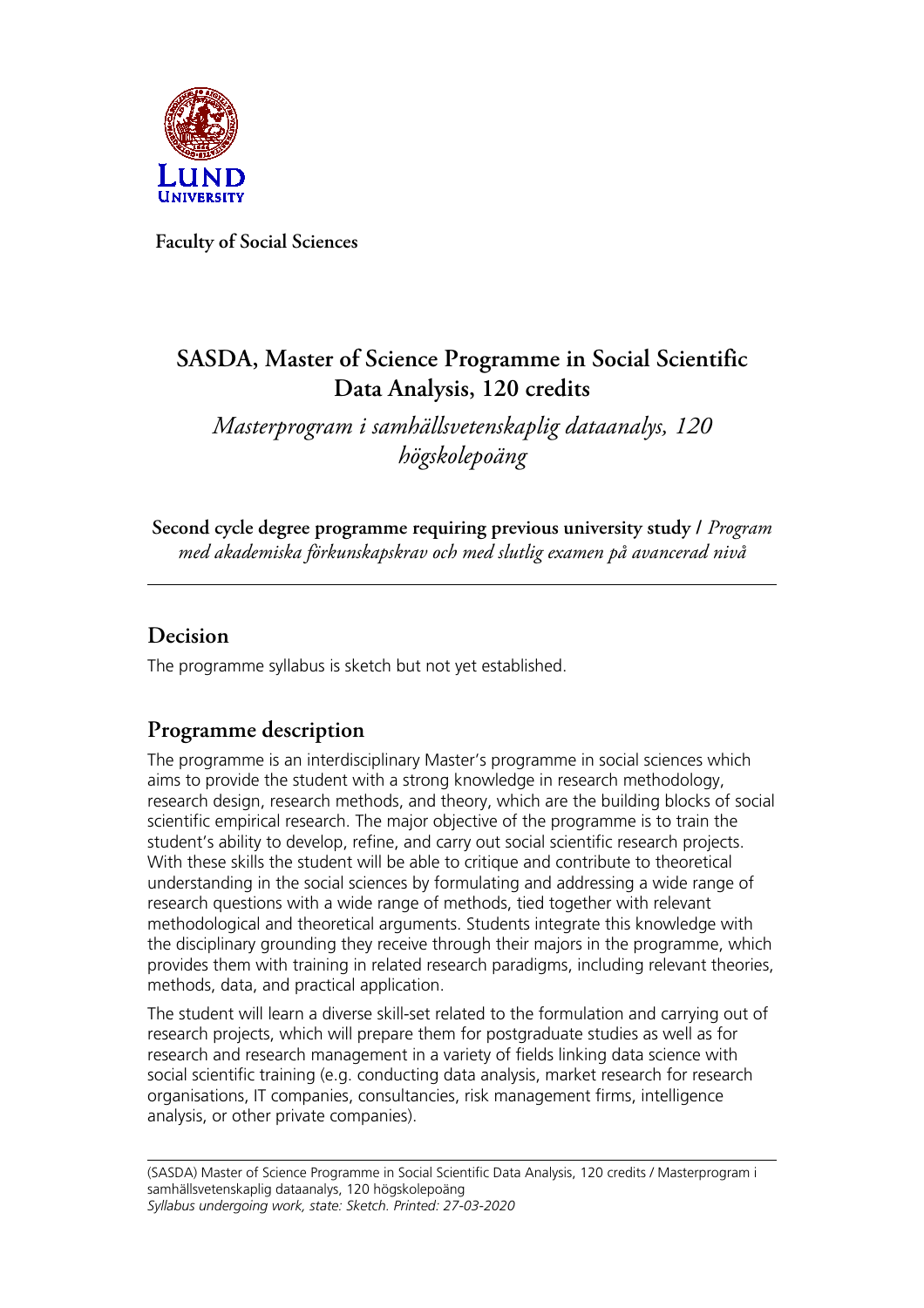### **Goals**

In accordance with the Swedish Higher Education Ordinance (Annex 2 Qualification ordinance), for a degree of Master of Science (120 credits), the student must reach the following outcomes:

#### **Knowledge and understanding**

For a Master of Science (120 credits) the student shall:

- demonstrate knowledge and understanding in the main field of study, including both broad knowledge of the field and a considerable degree of specialised knowledge in certain areas of the field as well as insight into current research and development work;
- demonstrate specialised methodological knowledge in the main field of study.

#### **Competence and skills**

For a Master of Science (120 credits) the student shall:

- demonstrate the ability to critically and systematically integrate knowledge and analyse, assess and deal with complex phenomena, issues and situations even with limited information;
- demonstrate the ability to identify and formulate issues critically, autonomously and creatively as well as to plan and, using appropriate methods, undertake advanced tasks within predetermined time frames and so contribute to the formation of knowledge as well as the ability to evaluate this work;
- demonstrate the ability in speech and writing both nationally and internationally to report clearly and discuss his or her conclusions and the knowledge and arguments on which they are based in dialogue with different audiences;
- demonstrate the skills required for participation in research and development work or autonomous employment in some other qualified capacity.

#### **Judgement and approach**

For a Master of Science (120 credits) the student shall:

- demonstrate the ability to make assessments in the main field of study informed by relevant disciplinary, social and ethical issues and also to demonstrate awareness of ethical aspects of research and development work;
- demonstrate insight into the possibilities and limitations of research, its role in society and the responsibility of the individual for how it is used;
- demonstrate the ability to identify the personal need for further knowledge and take responsibility for his or her ongoing learning.

In addition to the outcomes stated in the Higher Education Ordinance, for a degree of Master of Science (120 credits) in Social Scientific Data Analysis the student shall::

- demonstrate specialised knowledge in the concepts and principles of social scientific research, including: research design, methods, methodology, theory, and mixed methods;
- demonstrate the ability to plan research projects using a range of theoretical orientations and apply appropriate methods;
- demonstrate knowledge of and the ability to critique a range of interdisciplinary theories;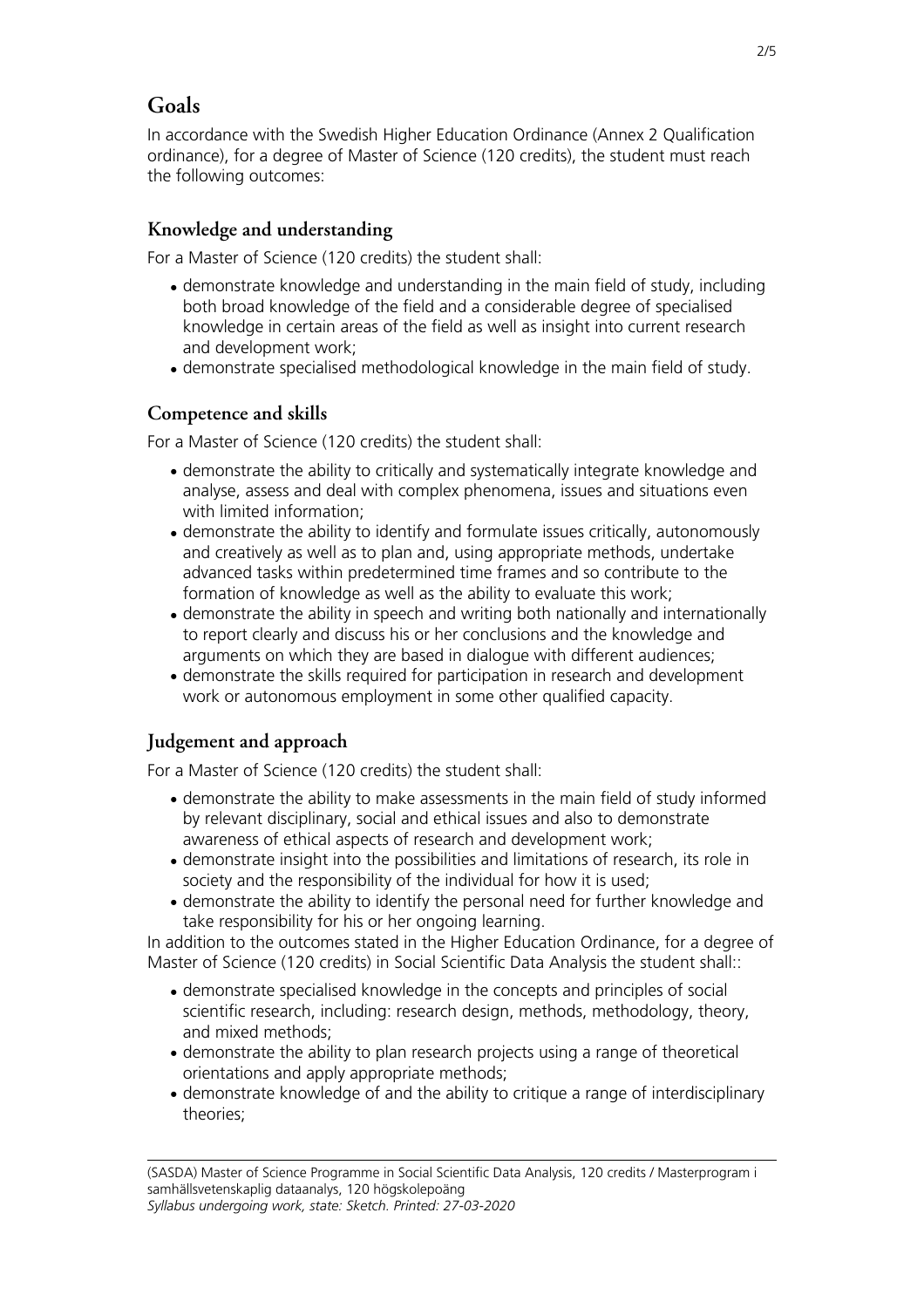- demonstrate the ability to interpret and critique a wide range of scientific research outcomes from a position of methodological and theoretical knowledge;
- demonstrate the ability to appreciate diverse theoretical and methodological perspectives;
- demonstrate the ability to use, adapt, critique, and build social scientific theories;
- demonstrate the ability to contribute to the production of scientific knowledge for both academic and non-academic use.

### **Course information**

The programme comprises a total of 120 higher education credits including a Master's thesis of 30 credits.

The first term begins with the first profile course, 15 credits, on the topic of the overall research process and research design. It will ground the students with a common language, key concepts, that will be used throughout the rest of the programme. Thereafter, students will learn about the logic and process of research itself, including applied theory of science, and also will gain extensive practice in designing contrasting research proposals.

In the second course of the programme, a 15 credits quantitative methods course, students are introduced to advanced quantitative methods software and will use it while learning a range of introductory and intermediate statistics and quantitative analysis, including regression analysis.

The second term begins with the second profile course, 7.5 credits, in 'using social theory,' which focuses on understanding what theory is and how it is used: issues of applied theory, meta-theory, and theory building. This is followed by a continuation of their quantitative training in the 7.5 credit 'Intermediate Quantitative Analysis,' introducing the student to a range of appropriate quantitative methods beyond standard regression approaches.

Following this, the students select two qualitative methods of their choice from a list of alternatives. This 15 credit qualitative method foundation is complemented by the option to take additional qualitative and mixed-methods courses in the third term.

The third term consists of a 15 credit disciplinary elective period that may be used in a range of ways with an approved disciplinary focus, including an academic internship, a non-academic internship, or an elective course. After this, at the end of the third term, there is a Methods Elective and a Theory Elective. The methods elective will offer specialised options related to qualitative, quantitative, and hybrid methods. The theory elective will allow for further content specialisation close to students' own research interests.

The programme will also support students in 'early publication.' All students will write and submit a book review for publication as part of the 'Using Social Theory' course in the second term. In addition, students will be supported in writing and submitting an academic journal article if they choose as part of their disciplinary elective period.

The final term consists of writing of the master thesis.

The courses are studied in the following order:

- The Research Process, 15 credits (first half of the first term)
- Introduction to Quantitative Methods Using R, 15 credits (second half of the first term)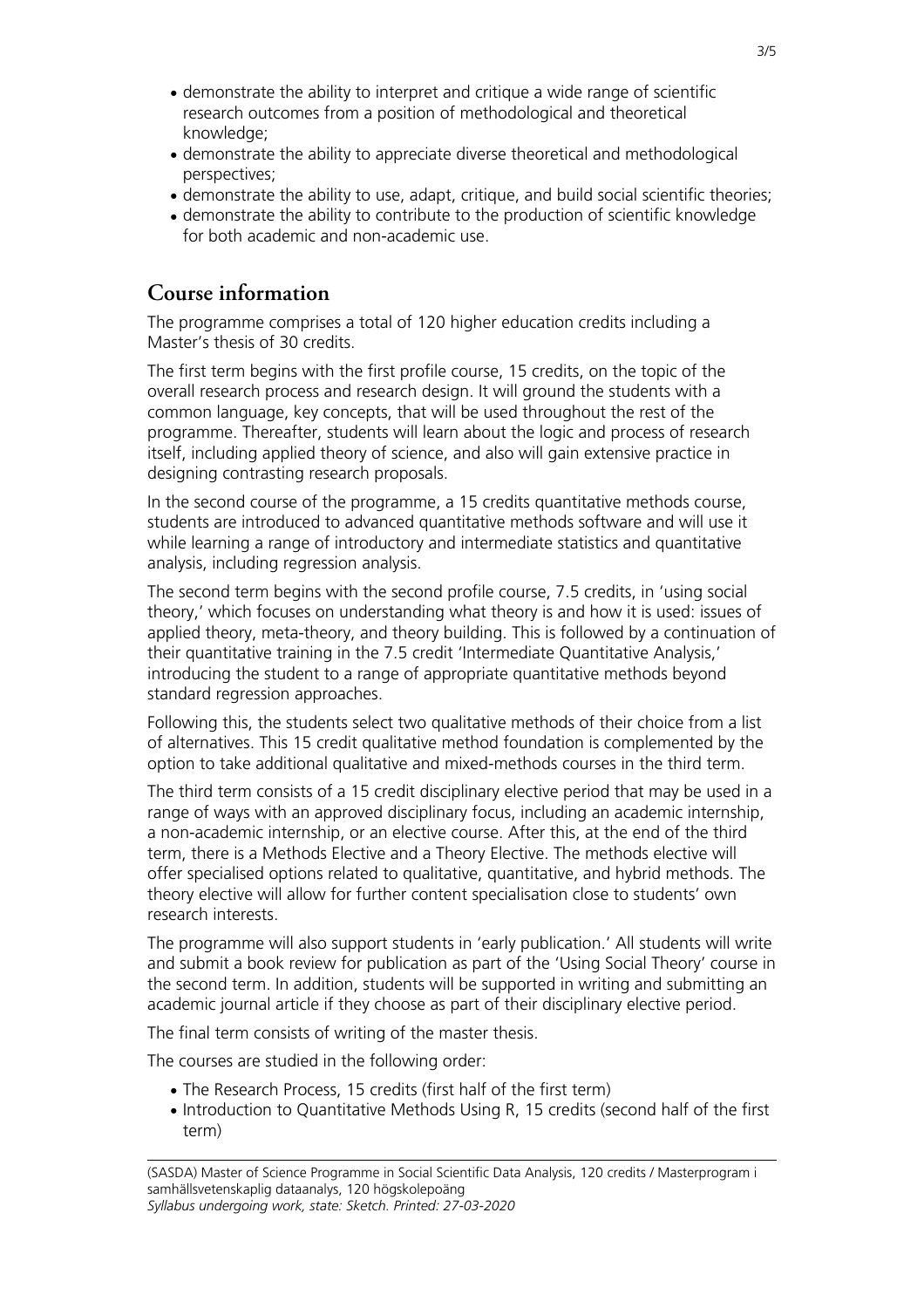- Using Social Theory, 7.5 credits (part one of the first half of the second term)
- Intermediate Quantitative Methods Using R, 7.5 credits (part two of the first half of the second term)
- Two Qualitative Elective Courses, 15 credits, (second half of the second term)
- Disciplinary Elective Period, 15 credits (first half of the third term)
- Advanced Theory Elective, 7.5 credits (part one of the second half of the third term)
- Advanced Methods Elective, 7.5 credits (part two of the second half of the third term)
- Master's thesis in the student's major social science discipline, 30 credits (the fourth term)

### **Degree**

Degree titles

Degree of Master of Science (120 credits)

Major: Development Studies Major: Gender Studies Major: Human Geography Major: Political Science Major: Social Anthropology Major: Social Work Major: Sociology Major: Sociology of Law *Filosofie masterexamen Huvudområde: Genusvetenskap Huvudområde: Rättssociologi Huvudområde: Samhällsgeografi Huvudområde: Socialantropologi Huvudområde: Socialt arbete Huvudområde: Sociologi Huvudområde: Statsvetenskap Huvudområde: Utvecklingsstudier*

Upon completion of the programme a degree of Master of Science (120 credits) in Social Scientific Data Analysis is awarded. To acquire a Master's degree within the programme the student must have taken the courses specified under "Course information" (or the equivalent courses at another higher education institution).

## **Requirements and Selection method**

#### **Requirements**

The programme builds on previous studies in the Social Sciences. To be eligible for the programme students must have a Bachelor's degree with a major (i.e. at least 90 ECTS credits) in Gender Studies, Development Studies, Human Geography, Political Science, Social

Work, Social Anthropology, Sociology and Sociology of Law, or the equivalent.

A good command of English language both spoken and written, equivalent to English B/6 (advanced) proficiency in the Swedish secondary system, is required. Equivalence assessments will be made according to Swedish national guidelines as interpreted by